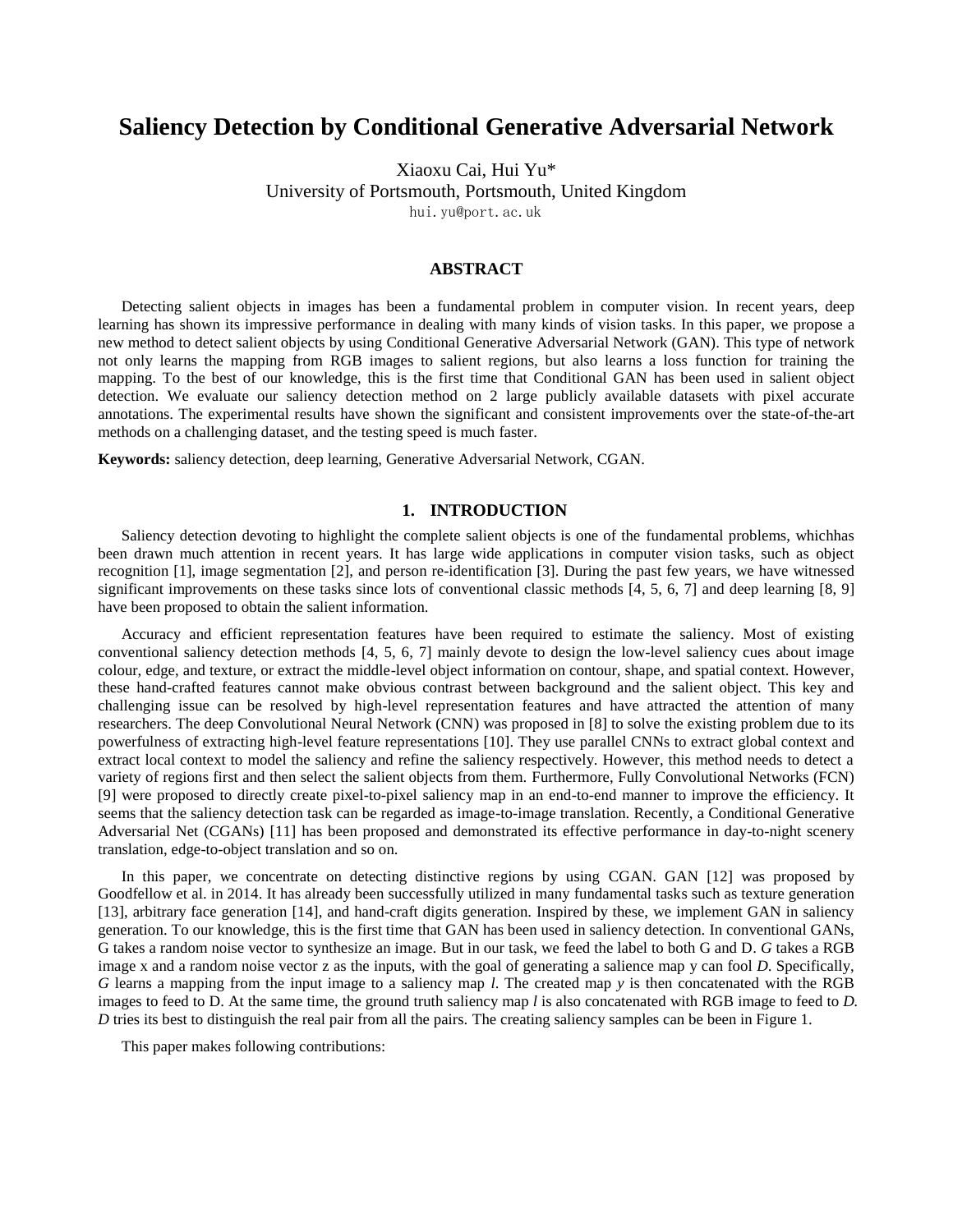1) We propose to detect the salient region by using Conditional GAN. We use encoder and decoder structure in G to share the low-level information and U-net to improve the performance in detail.





- 2) We have achieved the state-of-the-art performance on a challenging dataset.
- 3) The testing speed is much higher than state-of-the-art deep learning methods.

# **2. RELATED WORK**

## **2.1 Generative Adversarial Network (GAN)**

Goodfellow et al. [12] proposed GAN to learn generative models via an adversarial process. GAN model mainly includes two parts, one is generator which is used to generate images with random noises, and the other one is the discriminator used to distinguish the real image and fake image (generated image). During the adversarial game, the generator improves its ability of generating images closed to real images and the discriminator improves its ability of distinguishing respectively. GAN has been used for image synthesis, image super resolution and so on. However, the network is not stable and sometimes creates some noise images. CNN was applied in both *D* and *G* instead of original generator and discriminator to make the network more stable and effective [15]. Based on this, labeled data were feed to both *G* and *D* to train a supervised model [11]. The similar method has performed well in arbitrary face generation.

### **2.2 Saliency Detection**

During the past few years, image saliency detection has been extensively studied and a variety of methods have been proposed to represent salient maps. These methods can be summarized into conventional methods and deep learning. The former methods [4, 5, 6, 7] try to predict scene locations where a human observer often noticed. Salient object detection [4], [6], [16] aims at highlighting the salient region, which has been shown benefits to a wide range of computer vision applications. Much more detailed reviews of the saliency models can be found in [17]. More recently, deep learning techniques have been introduced to image saliency detection. These methods [8], [18] typically use CNN to examine a variety of region proposals, from which the salient objects are selected. Currently, more and more methods tend to learn in an end-to-end manner and directly generate pixelwise saliency maps via fully convolutional networks (FCN) [9], [19].

Saliency models can be further divided into static and dynamic ones according to their input. In this work, we aim at detecting saliency object regions in static images. In this paper, we propose a deep learning model for detecting salient object regions. The proposed model is effective, yet more computationally efficient compared with existing saliency models. To the best of our knowledge, this paper is the first work to use conditional GAN in detecting salient region.

# **3. CONDITIONAL GAN FOR SALIENCY DETECTION**

# **3.1 Conditional GAN Architecture Overview**

We start with an overview of our Conditional GAN saliency detection model before going into details below. The supervised network is trained with RGB images and salient binary images to learn a mapping or a distribution used to calculate the salient region in an image. Figure 2 shows the workflow.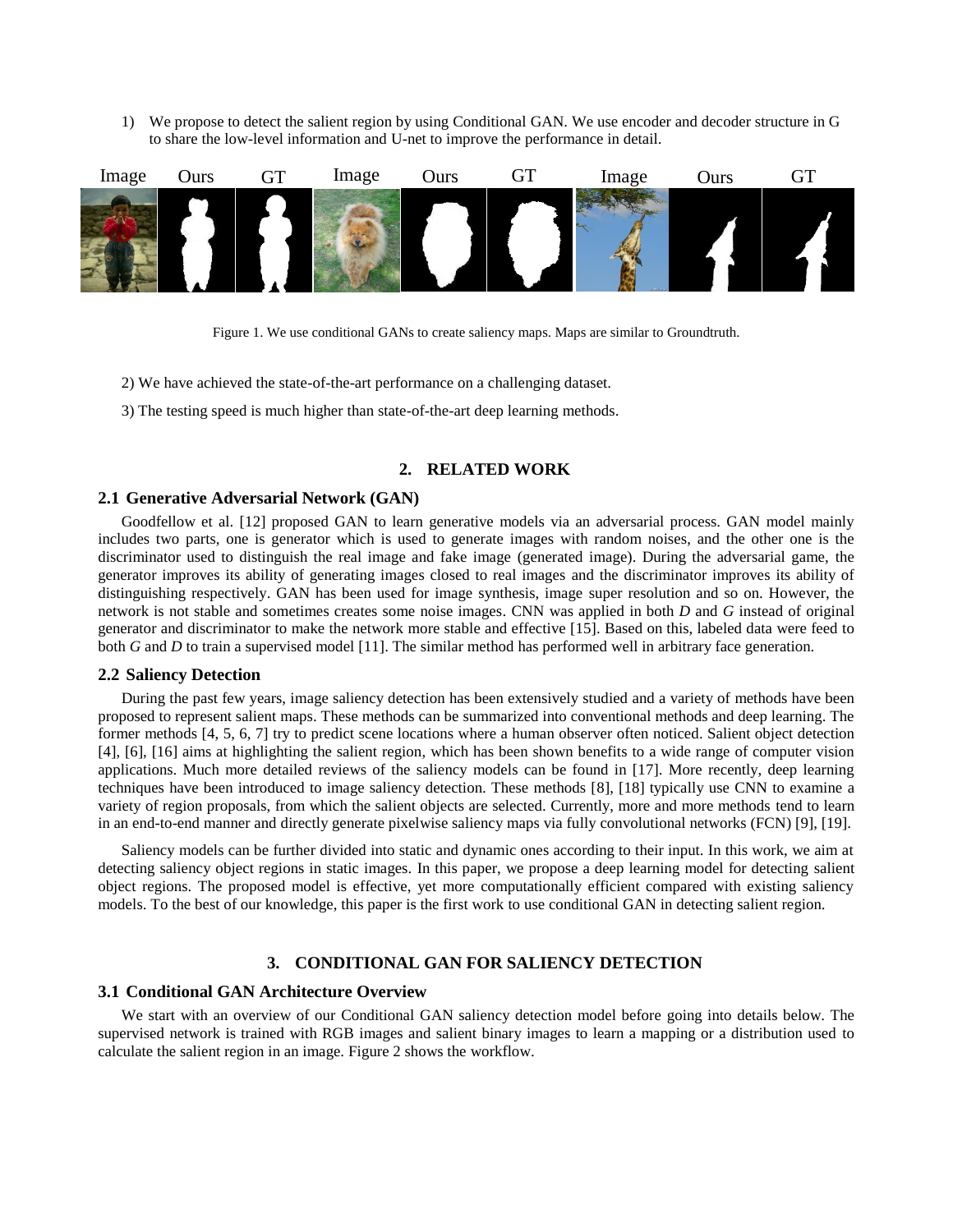

Figure 2. The framework of the training process. We use both encoder and decoder in *G*, it is a good way to share the low-level information between the input and output at the bottleneck. We also add skip connections in *G* following the general shape of a U-net [20] to improve the performance in details. Specifically, we add skip connections between each ith layer and  $(n - i)$ th layer, where n is the total number of layers. Each skip connection simply concatenates all channels at layer ith with those at layer *(n – i)*th. The structure of *D* is similar to DCGAN [15], using convolutional network instead of *G* in original GANs to be more stable and efficient. Once the saliency model is built,we can get the created salient map by for the new image input to the model.

# **3.2 Saliency detection using conditional GAN**

#### **3.2.1 GAN**

GAN mainly includes two parts, one is a generator *G* and the other is a discriminator *D*. It sets up a game *V (G, D)* between *G* and *D*. In this game, the aim of *G* is to create samples  $G(z)$  to fool *D*, in contrast, the aim of *D* is to distinguish the real images from the real images and the created one  $G(z)$ . *G* trains itself to improve the ability of creating real-looking samples, *D* trains itself to improve the ability of distinguishing real images, respectively. The game is over when *D* cannot discriminate the created samples are real or fake. The process can be expressed by equation (1)

$$
\min \max V(D, G) = E_{x \sim} p_{d(x)} [\log D(x)] + E_{z \sim} p_{z(z)} [\log(1 - D(G(z)))] \tag{1}
$$

It is proved that this minimax game has a global optimum when the distribution  $p_g$  of the synthetic samples and the distribution  $p_d$  of the training samples are the same. Under mild conditions (e.g., *G* and *D* have enough capacity),  $p_g$ converges to  $p_d$ . In practice, it is better for *G* to maximize  $log(D(G(z)))$  instead of minimizing  $log(1-D(G(z)))$ . Thus, *G* and *D* are trained to alternatively optimize the following objectives:

$$
\max V_D(D, G) = E_{x \sim p_{d(x)}} [\log D(x)] + E_{z \sim p_{z(z)}} [\log (1 - D(G(z)))] \tag{2}
$$

$$
\max V_G(D, G) = E_{z \sim p_{d(z)}}[\log D(G(z))]
$$
\n(3)

#### **3.2.2 Conditional GAN**

Conditional GAN accepts the text [21], labeled data [22] and images [23] to supervise the training process for creating new samples. Compare to original GANs, labeled data *l* are feed to both *G* and *D*. So the aim of G is to create samples  $G(x, z)$  to fool *D* and the aim of *D* is to distinguish the real images from the real images and the created one  $G(x, z)$ *z)*, The objective of a conditional GAN can be expressed as:

$$
\min \max F(D, G) = E_{x \sim} p_{d(x)} [\log D(x, l)] + E_{z \sim} p_{z(z)} [\log (1 - D(x, G(x, z))]
$$
(4)

In our task, there is a big difference between image x and labeled data (saliency map) *l*. Actually, our task can be regarded as an image-to-image translation task. Inspired by [11], we concatenate image *x* and groundtruth saliency map *l*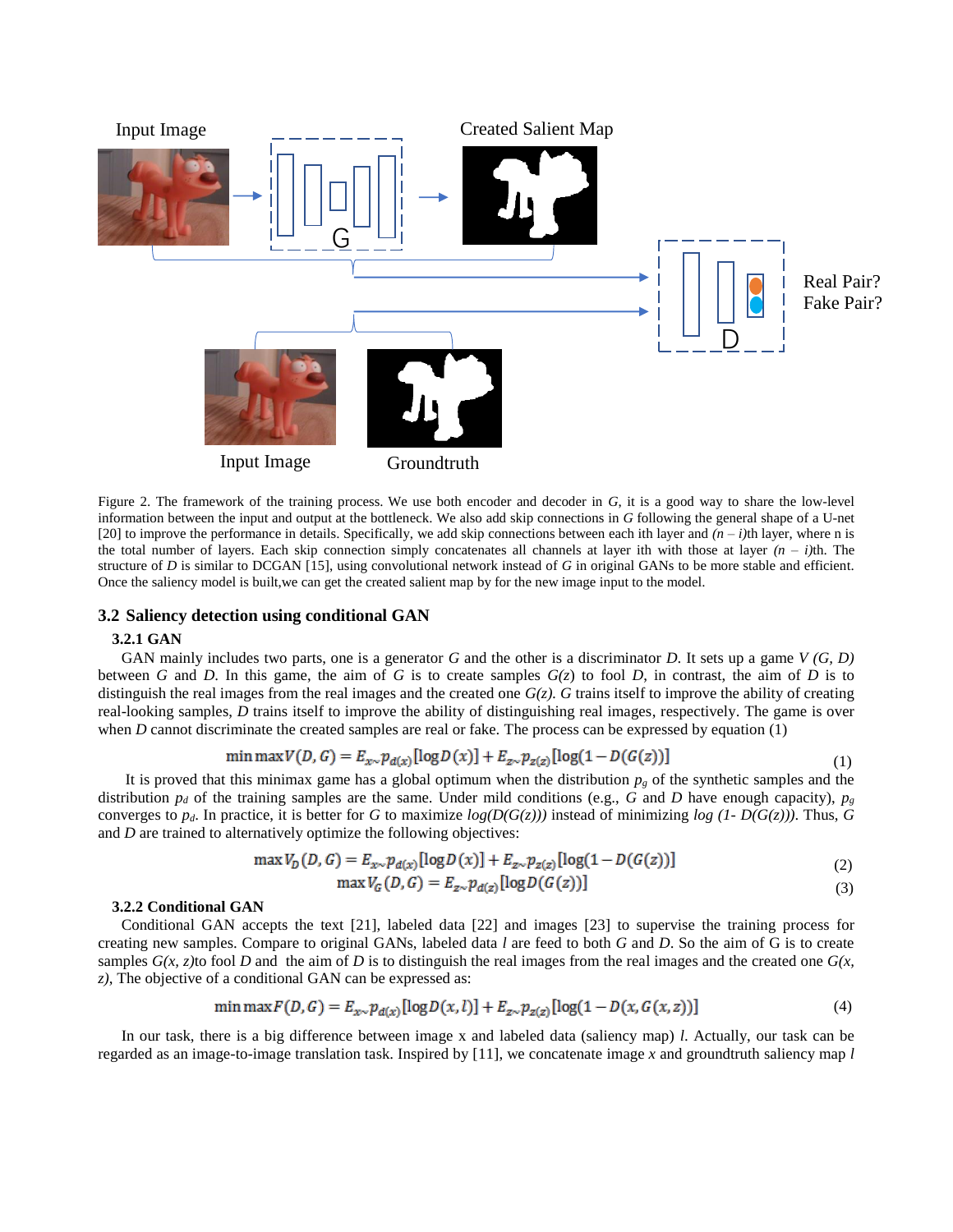to build an image-label pair *xl*, and the generated saliency map *y* is also concatenated with image *x*, then we get a created image-label pair *xy*. Therefore, the objective in our task can be expressed as:

$$
\min \max F(D, G) = E_{x \sim} p_{d(x)} [\log D(xl, xy)] + E_{z \sim} p_{z(z)} [\log (1 - D(x, G(x, z))]
$$
\n(5)

## **4. EXPERIMENT AND ANALYSIS**

#### **4.1 Datasets**

We report our performance on two public benchmark datasets following the method mentioned in [8]. ECSSD [24] is the extended dataset of CSSD containing 1, 000 structurally complex images acquired from the Internet, and the groundtruth masks are annotated by five labelers. PASCAL-S [25] was built on the validation set of the PASCAL VOC 2010 segmentation challenge. It includes 850 natural images with both saliency segmentation groundtruth and eye fixation groundtruth. Saliency groundtruth masks were labeled by 12 subjects. In this paper, we just use saliency segmentation groundtruth to measure our generated salient region.

#### **4.2 Training Process**

We use the largest salient object dataset, MSRA10k [26], for the training purpose. This dataset including 10k images and the corresponding binarized groundtruth and covering varied image contents, such as indoor, outdoor, human, animals, vehicles, is widely used in saliency detection. We random select 9000 images to train the model and the rested 1000 images are used for validation. We resize the image to 256\*256 to satisfy the requirement of the network, because we use encoder and decoder in *G* and linear transformation in *G* which could not process arbitrary size images. When we get the created salient maps, we resize them again to revert to their original sizes.

For the network setting, we follow the optimization strategy in [15]. The batch size is set to be 1. Adam optimizer is used with a learning rate of 0.0002 and momentum 0.5. The whole training process costs about 100 hours (900k iterations) on a PC with the specs of i7 4.0 GHz CPU, a GTX 1080 GPU, and 8G RAM.

#### **4.3 Performance Comparison**

#### **4.3.1 Measures**

First, we report quantitative evaluation results on four widely used performance measures: precision, recall, F-score and MAE. For each saliency map, we set threshold from 0 to 255 to generate 256 values of every measurement. All the evaluation results on the dataset are obtained via averaging the measures over saliency maps in the dataset.

Precision measures the percentage of the number of detected salient-object regions inside the ground-truth regions over those of detected salient-object regions, while recall is defined as the proportion of the number of detected salientobject regions inside the ground-truth regions over those of the ground-truth regions, as follows:

$$
precision = \frac{the \, detected \, points \, inside \, groundtruth}{the \, detected \, points} \tag{6}
$$

and

$$
recall = \frac{the \, detected \, points \, inside \, ground truth}{the \, salient \, objects \, points \, in \, ground truth} \tag{7}
$$

As neither precision nor recall considers the true negative saliency assignments, the mean absolute error (MAE) is also introduced as a complementary measure. MAE is defined as the average per-pixel difference between an estimated saliency map *S* and its corresponding ground truth *G*. Here, *S* and *G* are normalized to the interval [0, 1]. MAE is computed as:

$$
MAE = \sum_{i=1}^{h \times W} \frac{S(xi) - G(xi)}{h \times W} \tag{8}
$$

The parameter *h* and *w* refer to the height and width of the input frame image respectively.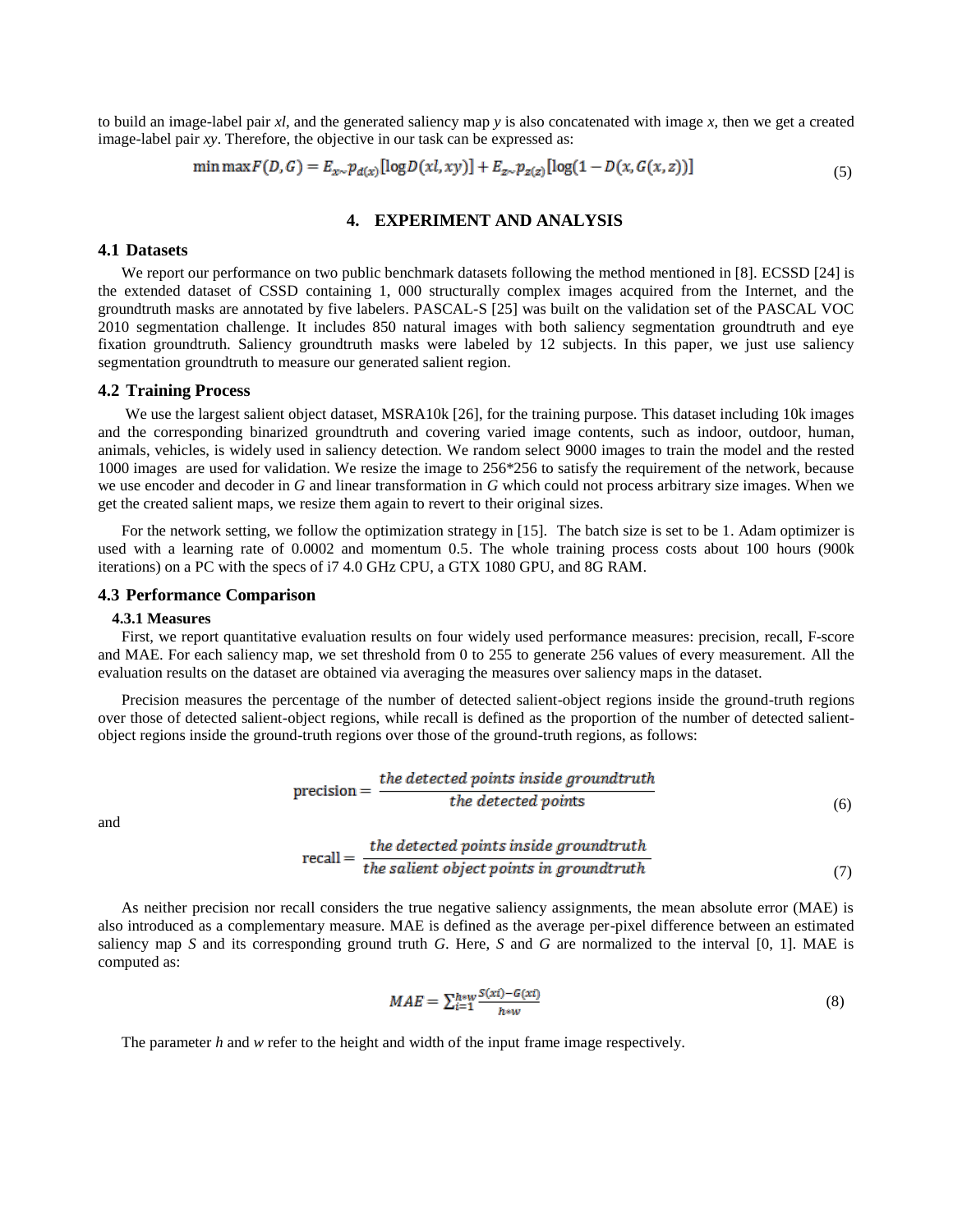The F-measure score is the overall performance measurement computed by the weighted harmonic of precision and recall:

$$
F-measure = \frac{(1+\beta^2) \cdot precision \cdot recall}{\beta^2 \cdot precision + recall}
$$
\n(9)

We set  $\beta^2 = 0.3$  to weigh precision higher than recall as suggested in [27]. All the results are showed in Table1.

| Table 1. Tuul measures on ECSSD and FACSAL-S datasets. |           |        |        |                        |  |  |  |  |  |
|--------------------------------------------------------|-----------|--------|--------|------------------------|--|--|--|--|--|
| <b>Measures</b>                                        | Precision | Recall | MAE    | <b>F-measure Score</b> |  |  |  |  |  |
| <b>ECSSD</b>                                           | 0.7480    | 0.8118 | 0.1153 | 0.7644                 |  |  |  |  |  |
| PASCAL-S                                               | 0.7065    | 0.7471 | 0.1665 | 0.7151                 |  |  |  |  |  |

Table 1. Four measures on ECSSD and PACSAL-S datasets.

#### **4.3.2 Comparison**

To evaluate the quality of the proposed approach, we provide quantitative comparison for performance of the proposed method against several top-performing alternatives: Graph-based visual saliency(GBVS) [28], saliency filters (SF) [6], global contrast (GC) [4], contextual emergence of object saliency(CEOS) [29], and principal component analysis (PCA)[30], graph -based manifold ranking (GBMR) [31], hierarchical saliency (HS) [24], discriminative regional feature integration (DRFI) [32], and Multi-context deep learning (MCDL) [8]. Figure 3 shows visual comparison of several mentioned methods. In addition, as mentioned above, F- measure score is the overall performance measurement, so we conduct the comparison on this measure. The comparison results can be seen in Table2.

| Table 2. The F-measure scores of benchmarking approaches on 2 datasets. |                     |        |        |             |             |             |        |        |             |             |  |
|-------------------------------------------------------------------------|---------------------|--------|--------|-------------|-------------|-------------|--------|--------|-------------|-------------|--|
| Methods                                                                 | <b>GBVS</b>         | -SF    | GC     | <b>CEOS</b> | <b>PCAS</b> | <b>GBMR</b> | HS     | DRFI   | <b>MCDI</b> | <b>OURS</b> |  |
| <b>ECSSD</b>                                                            | 0.5528              | 0.5448 | 0.5821 | 0.6465      | 0.5800      | 0.6570      | 0.6391 | 0.6909 | 0.7322      | 0.7644      |  |
| PASCAL-S                                                                | $0.5929 \pm 0.5740$ |        | 0.6184 | 0.6557      | 0.6332      | 0.7055      | 0.6819 | 0.7477 | 0.7940      | 0.7151      |  |

Table 2 shows the performance of our method and other nine state-of-the-art methods using these two datasets. As shown in Table 2, our method outperforms the state-of-the-art methods on the ECSSD dataset [24], whileit is not the best one in PASAL-S dataset, a little lower than both DRFI and MCDL. The PASAL-S includes several 2-object and multiobject images, however, the MSRA10k dataset which we use to train the model doesn't include such kind of images. The network has strong learning ability, but it is hard to map the object that it hasn't seen before. As we can see from Fig 3, our method gets a whole contour of salient objects. Overall, our network shows an improvement over the current stateof-the-art across challenging ECSSD dataset. In addition, detecting a saliency map with 256\*256 pixels by using our model only takes about 0.25s, much lower than that mentioned in [8, 9].

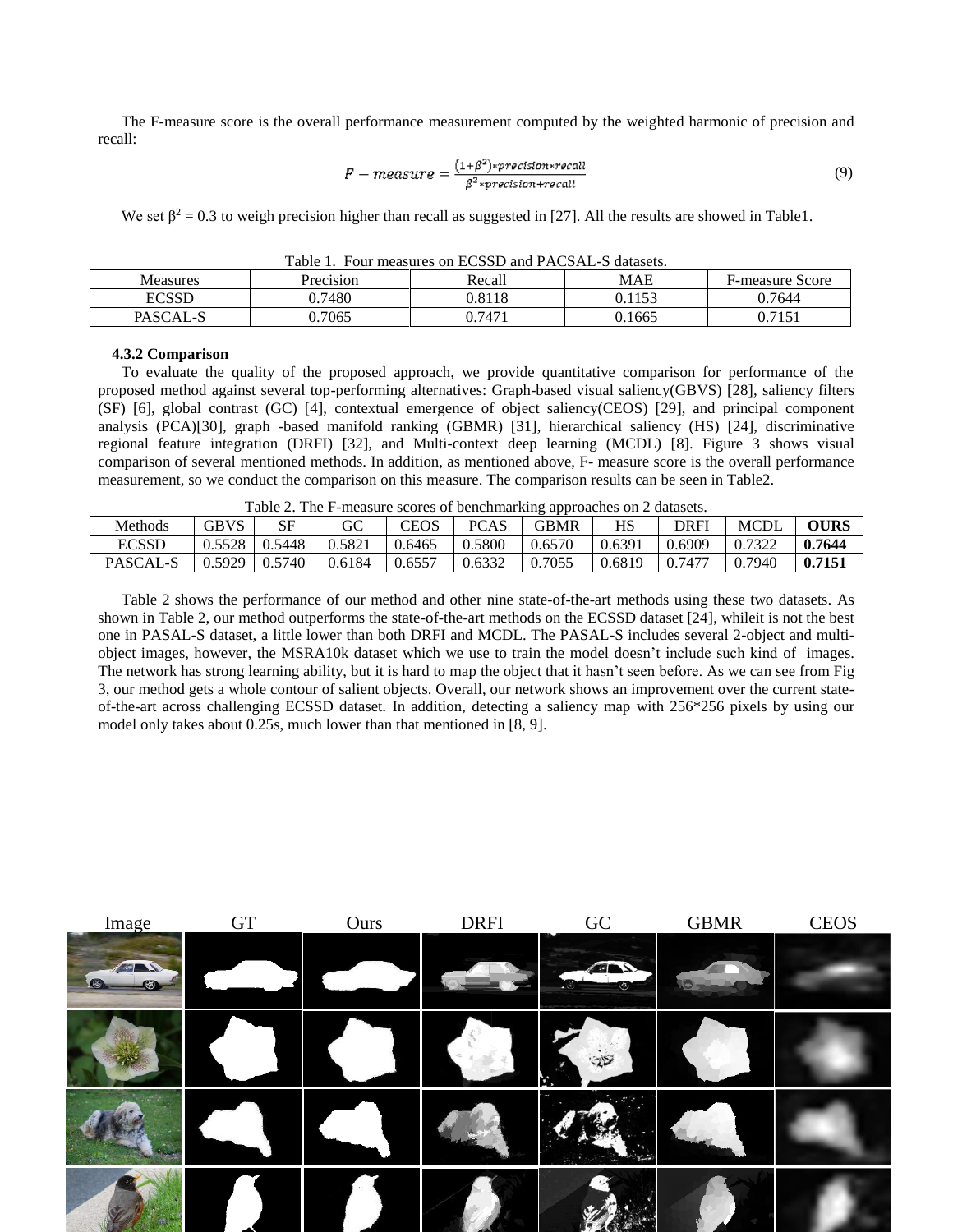Figure 3. Visual comparison of different methods.

#### **5. CONCLUSION**

We have proposed to create a saliency map by using conditional GANs. We use a encoder-decoder structure in G instead of original G to improve the mapping ability between RGB images and saliency binarized maps, U-net has also been used in this process. The Experiment using the F-measure score on 2 large public available datasets shows that our results are better than some previous best results. We have achieved a very good performance in challenging dataset ECSSD. Additionally, our model is efficient, creating 4 saliency maps in 1s on a GPU. In future, we will modify the network to deal with the objects that it hasn't seen in the training process.

Acknowledgement

# **REFERENCES**

- [1] Rutishauser, Ueli, Dirk Walther, Christof Koch, and Pietro Perona. "Is bottom-up attention useful for object recognition?." In Computer Vision and Pattern Recognition, 2004. CVPR 2004. Proc IEEE 2, II-II. IEEE, (2004).
- [2] Donoser, Michael, Martin Urschler, Martin Hirzer, and Horst Bischof. "Saliency driven total variation segmentation." In Computer Vision, 2009 IEEE 12th International Conference on, 817-824, (2009).
- [3] Zhao, Rui, Wanli Ouyang, and Xiaogang Wang. "Person re-identification by salience matching." Proc IEEE, 2528- 2535, (2013).
- [4] Cheng, Ming-Ming, Jonathan Warrell, Wen-Yan Lin, Shuai Zheng, Vibhav Vineet, and Nigel Crook. "Efficient salient region detection with soft image abstraction." Proc IEEE, 1529-1536, (2013).
- [5] Jian, Muwei, Kin-Man Lam, Junyu Dong, and Linlin Shen. "Visual-patch-attention-aware saliency detection." IEEE Trans. Cybernetics 45, 1575-1586, (2015).
- [6] Perazzi, Federico, Philipp Krähenbühl, Yael Pritch, and Alexander Hornung. "Saliency filters: Contrast based filtering for salient region detection." Proc IEEE, 33-740, (2012).
- [7] Qiang Qi, Muwei Jian, Yilong Yin, JunyuDong, Wenyin Zhang, Hui Yu, "saliency detection using texture and local cuses", CCCV 2017, TianJin, China, (2017).
- [8] Zhao, Rui, Wanli Ouyang, Hongsheng Li, and Xiaogang Wang. "Saliency detection by multi-context deep learning." Proc IEEE, 1265-1274, (2015).
- [9] Wang, Wenguan, Jianbing Shen, and Ling Shao. "Deep Learning For Video Saliency Detection." arXiv preprint arXiv:1702.00871, (2017).
- [10]LeCun, Yann, Bernhard Boser, John S. Denker, Donnie Henderson, Richard E. Howard, Wayne Hubbard, and Lawrence D. Jackel. "Backpropagation applied to handwritten zip code recognition." Neural Computation 14, 541- 551, (1989).
- [11]Isola, Phillip, Jun-Yan Zhu, Tinghui Zhou, and Alexei A. Efros. "Image-to-image translation with conditional adversarial networks." arXiv preprint arXiv:1611.07004, (2016).